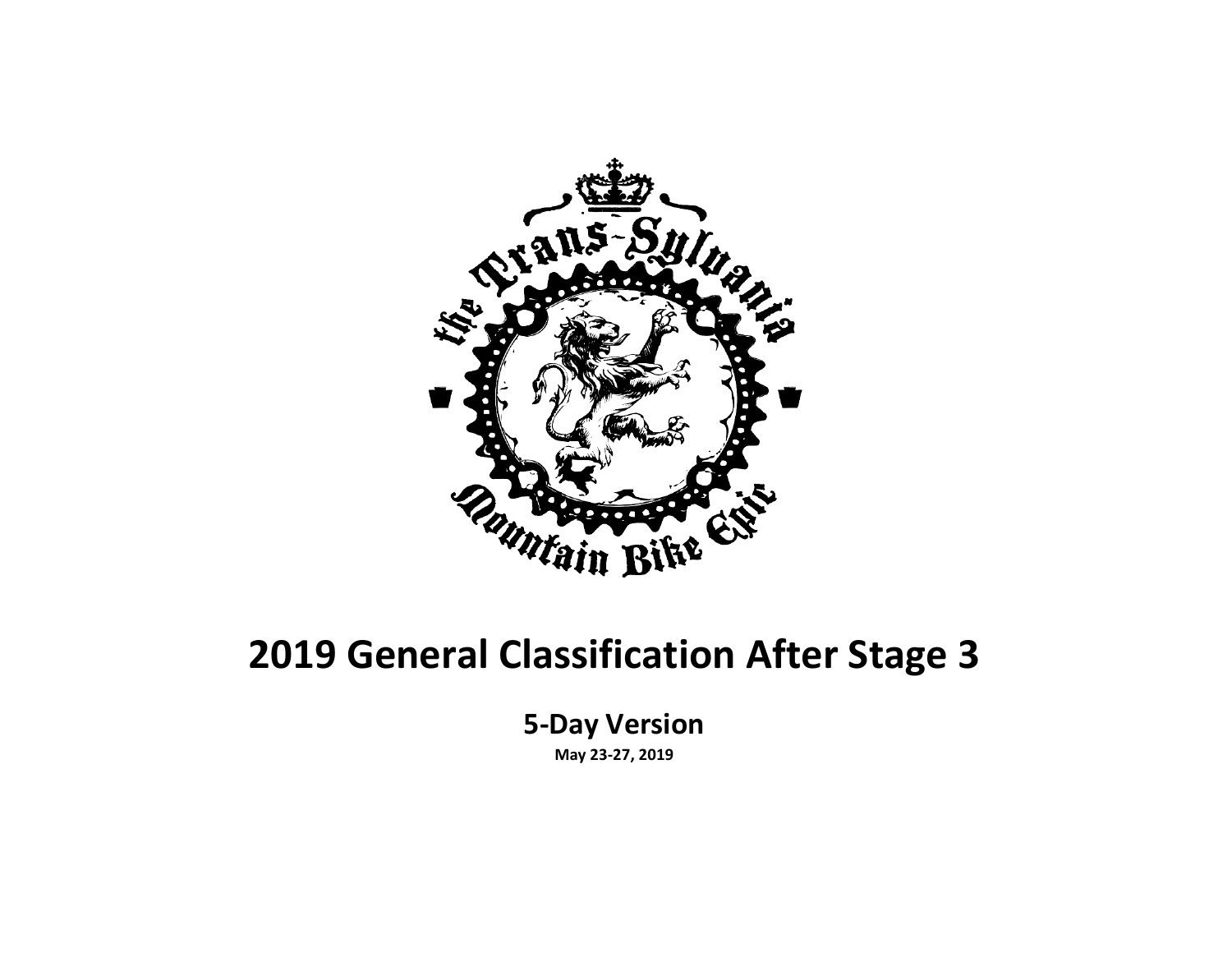## **OPEN MEN**

| <b>RANK</b>  | <b>BIB</b>     | <b>NAME</b>             | <b>STAGE 1</b> | <b>STAGE 2</b> | <b>STAGE 3</b> | <b>STAGE 4</b> | <b>STAGE 5</b> | <b>TOTAL TIME</b> |
|--------------|----------------|-------------------------|----------------|----------------|----------------|----------------|----------------|-------------------|
| 1            | 1              | <b>JEREMIAH BISHOP</b>  | 02:08:54.26    | 02:54:21.55    | 02:07:20.36    |                |                | 07:10:36.17       |
| $\mathbf{2}$ | 38             | <b>BRYAN LEWIS</b>      | 02:08:54.38    | 02:55:57.52    | 02:06:40.59    |                |                | 07:11:32.49       |
| 3            | $\mathbf{2}$   | <b>KERRY WERNER JR.</b> | 02:09:21.98    | 03:05:43.78    | 02:09:38.28    |                |                | 07:24:44.40       |
| 4            | 6              | <b>JOHN PETRYLAK</b>    | 02:13:40.43    | 03:17:32.00    | 02:16:32.95    |                |                | 07:47:45.38       |
| 5            | 8              | <b>JEFF RUPNOW</b>      | 02:25:38.66    | 03:29:41.90    | 02:20:50.02    |                |                | 08:16:10.58       |
| 6            | 5.             | <b>LUKE HLAVENKA</b>    | 02:26:36.16    | 03:28:29.14    | 02:22:08.88    |                |                | 08:17:14.18       |
| 7            | 16             | <b>CODY PHILLIPS</b>    | 02:26:05.56    | 03:49:56.92    | 02:23:08.16    |                |                | 08:39:10.64       |
| 8            | 19             | <b>JAMIE BABCOCK</b>    | 02:24:38.17    | 04:23:04.10    | 02:24:02.15    |                |                | 09:11:44.42       |
| 9            | 4              | <b>CHUCK BOYER</b>      | 02:37:25.82    | 04:00:51.81    | 02:36:03.02    |                |                | 09:14:20.65       |
| 10           | 18             | <b>SIMON TREMBLAY</b>   | 02:48:09.67    | 03:45:48.19    | 02:40:32.60    |                |                | 09:14:30.46       |
| 11           | 15             | <b>OWEN BRENNEMAN</b>   | 02:47:31.19    | 04:04:18.52    | 02:34:57.88    |                |                | 09:26:47.59       |
| 12           | 9              | <b>JORDI FERNANDEZ</b>  | 03:04:31.55    | 04:14:29.87    | 02:54:19.10    |                |                | 10:13:20.52       |
| 13           | 10             | <b>ANDREW DUENSING</b>  | 02:28:59.04    | 05:20:16.42    | 02:28:00.59    |                |                | 10:17:16.50       |
| 14           | $\overline{7}$ | <b>ZACH ADAMS</b>       | 03:19:35.08    | 04:16:13.55    | 02:48:31.23    |                |                | 10:24:19.86       |
| 15           | 11             | <b>IVAN BONNIN</b>      | 03:20:52.42    | 04:41:39.71    | 03:09:42.25    |                |                | 11:12:14.38       |
| 16           | 3              | <b>THOMAS TURZA</b>     | 03:01:51.50    | 05:07:10.72    | 03:22:27.17    |                |                | 11:31:29.39       |
| 17           | 12             | <b>MANUEL LETELIER</b>  | 03:20:53.12    | 05:10:07.83    | 03:10:40.77    |                |                | 11:41:41.72       |
| 18           | 14             | <b>JOSEPH LACINY</b>    | 03:08:51.50    | 05:11:30.67    | 03:48:55.93    |                |                | 12:09:18.10       |
|              | 20             | <b>NOAH FLAXMAN</b>     | 02:31:43.50    | 06:10:07.08    | DNF/DNS        |                |                | <b>DNF</b>        |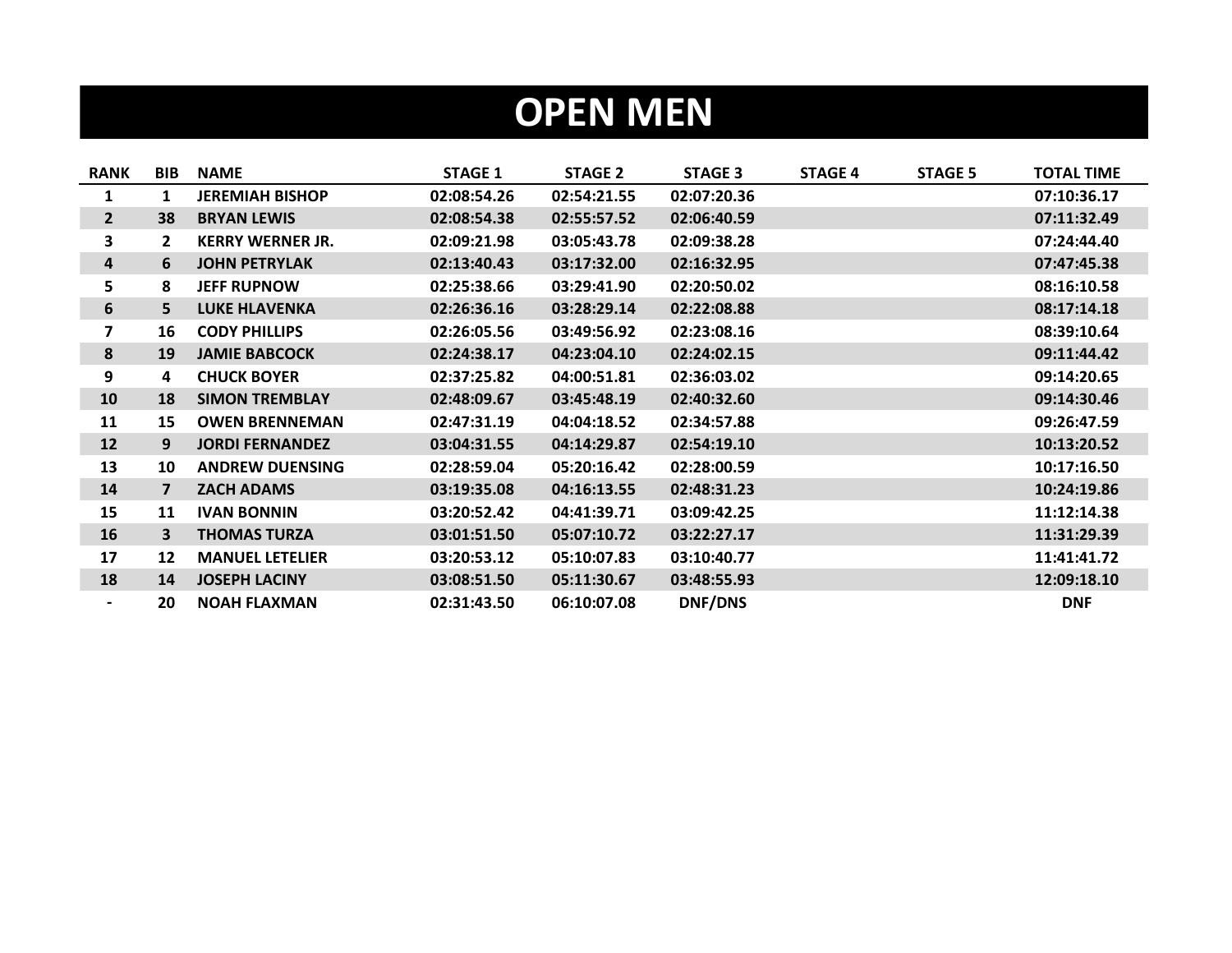# **OPEN WOMEN**

| <b>RANK</b>              | <b>BIB</b> | <b>NAME</b>                | <b>STAGE 1</b> | <b>STAGE 2</b> | <b>STAGE 3</b> | <b>STAGE 4</b> | <b>STAGE 5</b> | <b>TOTAL TIME</b> |
|--------------------------|------------|----------------------------|----------------|----------------|----------------|----------------|----------------|-------------------|
| 1                        | 28         | <b>BRITT MASON</b>         | 02:41:18.75    | 03:49:32.96    | 02:35:37.54    |                |                | 09:06:29.25       |
| $\mathbf{2}$             | 36         | <b>MARLEE DIXON</b>        | 02:39:43.40    | 03:57:01.14    | 02:38:04.69    |                |                | 09:14:49.23       |
| 3.                       | 37         | <b>JULIA THUMEL</b>        | 02:40:36.78    | 03:58:53.19    | 02:36:33.68    |                |                | 09:16:03.65       |
| $\overline{a}$           | 34         | <b>BRYNA BLANCHARD</b>     | 02:43:35.86    | 04:09:05.19    | 02:50:58.44    |                |                | 09:43:39.49       |
| 5                        | 29         | <b>EMILY WERNER</b>        | 02:49:31.70    | 04:18:16.69    | 02:40:26.35    |                |                | 09:48:14.74       |
| 6                        | 32         | <b>AMELIA CAPUANO</b>      | 02:44:59.43    | 04:26:47.06    | 02:42:15.20    |                |                | 09:54:01.69       |
| 7                        | 27         | <b>JEN TILLMAN</b>         | 02:52:52.12    | 04:37:08.46    | 02:46:56.19    |                |                | 10:16:56.77       |
| 8                        | 30         | <b>MIKI RAZO</b>           | 02:57:40.08    | 04:25:15.07    | 03:02:20.10    |                |                | 10:25:15.25       |
| 9                        | 31         | <b>REBECCA LEWANDOWSKI</b> | 02:58:57.67    | 04:52:30.14    | 03:05:06.46    |                |                | 10:56:34.27       |
| 10                       | 35         | <b>ELIZABETH LEE</b>       | 03:26:21.35    | 05:23:37.22    | 03:21:45.01    |                |                | 12:11:43.58       |
| 11                       | 33         | <b>CORIANNE KOCAREK</b>    | 03:44:10.96    | 06:22:25.03    | 03:46:45.29    |                |                | 13:53:21.28       |
| $\overline{\phantom{0}}$ | 26         | <b>CARLA WILLIAMS</b>      | 02:28:36.64    | 03:54:08.92    | DNF/DNS        |                |                | <b>DNF</b>        |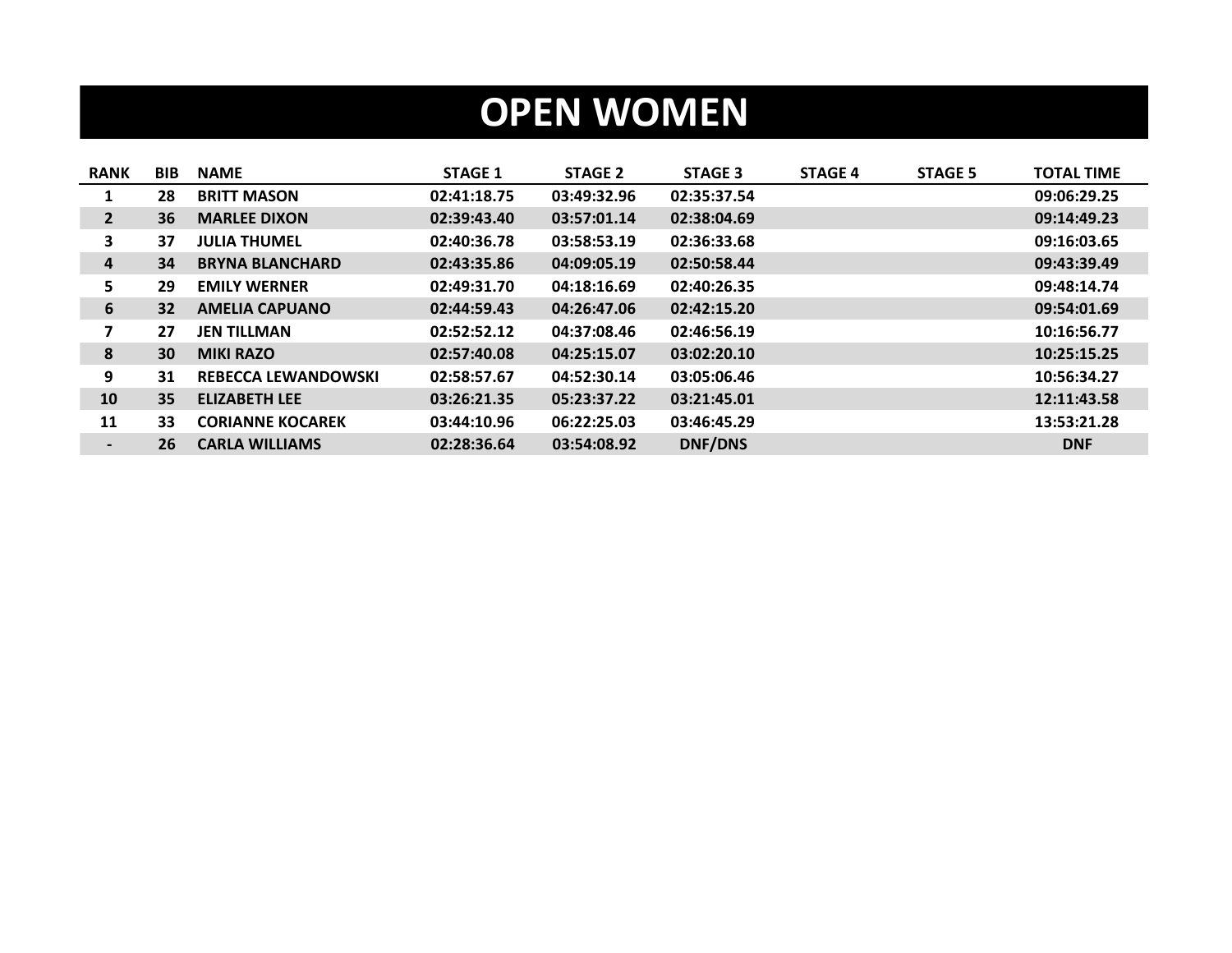## **MEN 40-49**

| <b>RANK</b> | <b>BIB</b> | <b>NAME</b>                | <b>STAGE 1</b> | <b>STAGE 2</b> | <b>STAGE 3</b> | <b>STAGE 4</b> | <b>STAGE 5</b> | <b>TOTAL TIME</b> |
|-------------|------------|----------------------------|----------------|----------------|----------------|----------------|----------------|-------------------|
| 1           | 40         | <b>MIKE MONTALBANO</b>     | 02:18:38.54    | 03:25:56.64    | 02:20:37.97    |                |                | 08:05:13.15       |
| $2^{\circ}$ | 47         | <b>BRIAN HUGHES</b>        | 02:28:39.55    | 03:42:20.11    | 02:23:58.88    |                |                | 08:34:58.54       |
| 3           | 43         | <b>ROB CAMPBELL</b>        | 02:30:10.18    | 04:08:01.84    | 02:23:11.43    |                |                | 09:01:23.45       |
| 4           | 42         | <b>MATTHEW KESECKER</b>    | 02:40:32.81    | 03:53:53.89    | 02:33:33.22    |                |                | 09:07:59.92       |
| 5           | 48         | <b>BEVIN REITH</b>         | 02:40:41.21    | 04:41:11.48    | 02:40:10.82    |                |                | 10:02:03.51       |
| 6           | 55         | <b>KEITH RENFROE</b>       | 02:56:39.34    | 04:19:38.67    | 02:46:21.82    |                |                | 10:02:39.83       |
| 7           | 45         | <b>LEVI THORNTON</b>       | 03:29:30.02    | 04:16:24.77    | 02:33:25.79    |                |                | 10:19:20.58       |
| 8           | 56         | <b>TIM SNOW</b>            | 03:01:18.56    | 04:27:50.31    | 02:51:14.08    |                |                | 10:20:22.95       |
| 9           | 44         | <b>CHRIS MICELI</b>        | 03:10:55.52    | 04:44:29.35    | 03:16:18.39    |                |                | 11:11:43.26       |
| 10          | 51         | <b>ERNESTO RUBIO LOPEZ</b> | 03:11:53.31    | 05:32:34.77    | 03:09:46.11    |                |                | 11:54:14.19       |
| 11          | 52         | <b>PEP LLECHA ESTEVE</b>   | 03:20:19.21    | 05:46:48.32    | 03:09:09.52    |                |                | 12:16:17.50       |
| 12          | 54         | <b>RUSSELL DOCKERY</b>     | 03:34:36.04    | 05:40:06.84    | 03:44:00.48    |                |                | 12:58:43.32       |
| 13          | 46         | <b>SCOTT BALLAY</b>        | 04:01:21.44    | 06:32:16.80    | 04:05:09.64    |                |                | 14:38:47.88       |
|             | 49         | <b>JEAN LANDRY</b>         | 05:01:21.44    | DNF/DNS        | <b>DNF/DNS</b> |                |                | <b>DNF</b>        |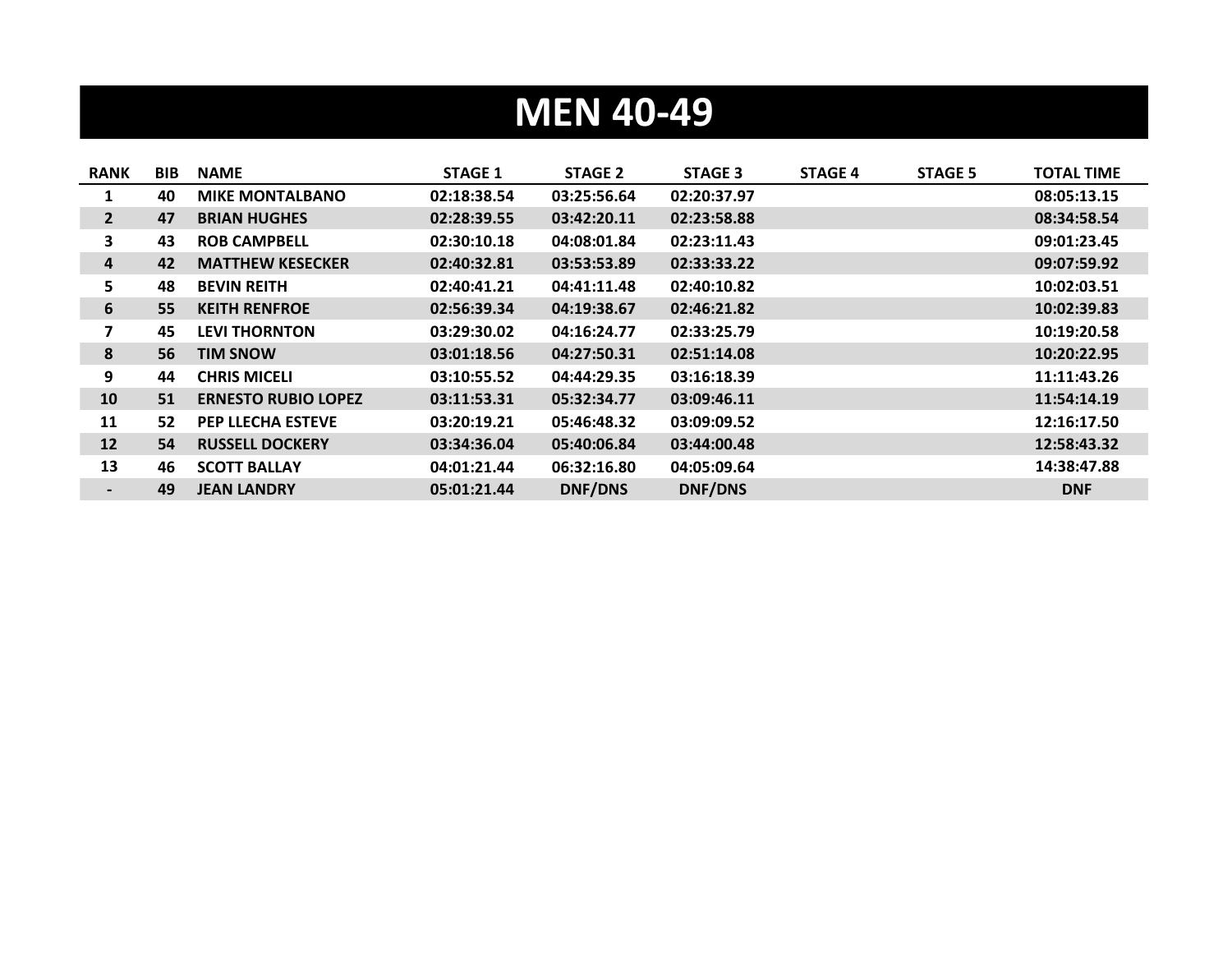# **MEN 50-59**

| <b>RANK</b>    | <b>BIB</b> | <b>NAME</b>              | <b>STAGE 1</b> | <b>STAGE 2</b> | <b>STAGE 3</b> | <b>STAGE 4</b> | <b>STAGE 5</b> | <b>TOTAL TIME</b> |
|----------------|------------|--------------------------|----------------|----------------|----------------|----------------|----------------|-------------------|
| 1              | 69         | <b>AARON (AJ) MOONEY</b> | 02:34:01.62    | 03:48:54.90    | 02:27:25.72    |                |                | 08:50.22.24       |
| $2^{\circ}$    | 68         | <b>ROLF RIMROTT</b>      | 02:39:00.17    | 03:55:37.05    | 02:39:27.84    |                |                | 09:14:05.60       |
| 3              | 76         | <b>ANDY AUGUST</b>       | 02:32:54.30    | 04:11:58.50    | 02:32:52.24    |                |                | 09:17:45.40       |
| 4              | 72         | <b>RICH DILLEN</b>       | 02:39:57.97    | 04:06:29.16    | 02:48:53.05    |                |                | 09:35:20.18       |
| 5              | 62         | <b>GARY SWAYZE</b>       | 02:43:11.56    | 04:18:38.77    | 02:42:11.89    |                |                | 09:44:02.22       |
| 6              | 150        | <b>JIM MILLER</b>        | 03:04:08.07    | 04:08:59.25    | 02:39:40.43    |                |                | 09:52:47.75       |
| 7              | 71         | <b>DON SEIB</b>          | 02:42:28.43    | 04:03:03.71    | 03:13:10.54    |                |                | 09:58:42.68       |
| 8              | 60         | <b>DAVID STACEY</b>      | 02:45:08.38    | 05:08:29.33    | 02:43:12.42    |                |                | 10:36:50.13       |
| 9              | 65         | <b>CHRIS MERRIAM</b>     | 03:05:53.78    | 04:43:12.99    | 03:11:21.09    |                |                | 11:00:27.86       |
| 10             | 67         | <b>JOHNNY YEAMAN</b>     | 03:06:52.02    | 05:03:40.74    | 03:31:23.79    |                |                | 11:41:56.55       |
| 11             | 77         | <b>CARROLL THUMEL</b>    | 03:10:54.12    | 05:20:31.66    | 03:26:40.82    |                |                | 11:58:06.06       |
| 12             | 74         | <b>MARTIN ROY</b>        | 03:41:37.76    | 05:12:26.75    | 03:25:38.49    |                |                | 12:19:43.00       |
| 13             | 75         | <b>JEFF NINER</b>        | 03:32:02.40    | 05:36:03.72    | 03:44:39.46    |                |                | 12:52:45.58       |
| 14             | 73         | <b>KEVIN KNIGHT</b>      | 04:32:02.40    | 05:30:16.07    | 03:31:28.15    |                |                | 13:33:46.62       |
| 15             | 64         | <b>GREGG EDELSTEIN</b>   | 03:59:43.56    | 06:28:02.81    | 03:58:12.55    |                |                | 14:25:58.92       |
| $\blacksquare$ | 70         | <b>JOHN KUHN</b>         | 02:30:26.19    | <b>DNF/DNS</b> | 02:30:12.41    |                |                | <b>DNF</b>        |
|                | 66         | <b>SVEN MIGOT</b>        | 04:07:43.61    | DNF/DNS        | DNF/DNS        |                |                | <b>DNF</b>        |

## **WOMEN 40+**

| <b>RANK</b> | <b>BIB</b> | <b>NAME</b>        | STAGE 1     | STAGE 2     | <b>STAGE 3</b> | <b>STAGE 4</b> | <b>STAGE 5</b> | <b>TOTAL TIME</b> |
|-------------|------------|--------------------|-------------|-------------|----------------|----------------|----------------|-------------------|
|             | 98         | LAUREN COSTANTINI  | 03:11:05.58 | 04:47:05.40 | 03:13:35.90    |                |                | 11:11:46.88       |
|             | 99         | <b>MONICA WOLF</b> | 04:11:05.58 | 05:03:40.73 | 03:31:21.89    |                |                | 12:46:08.20       |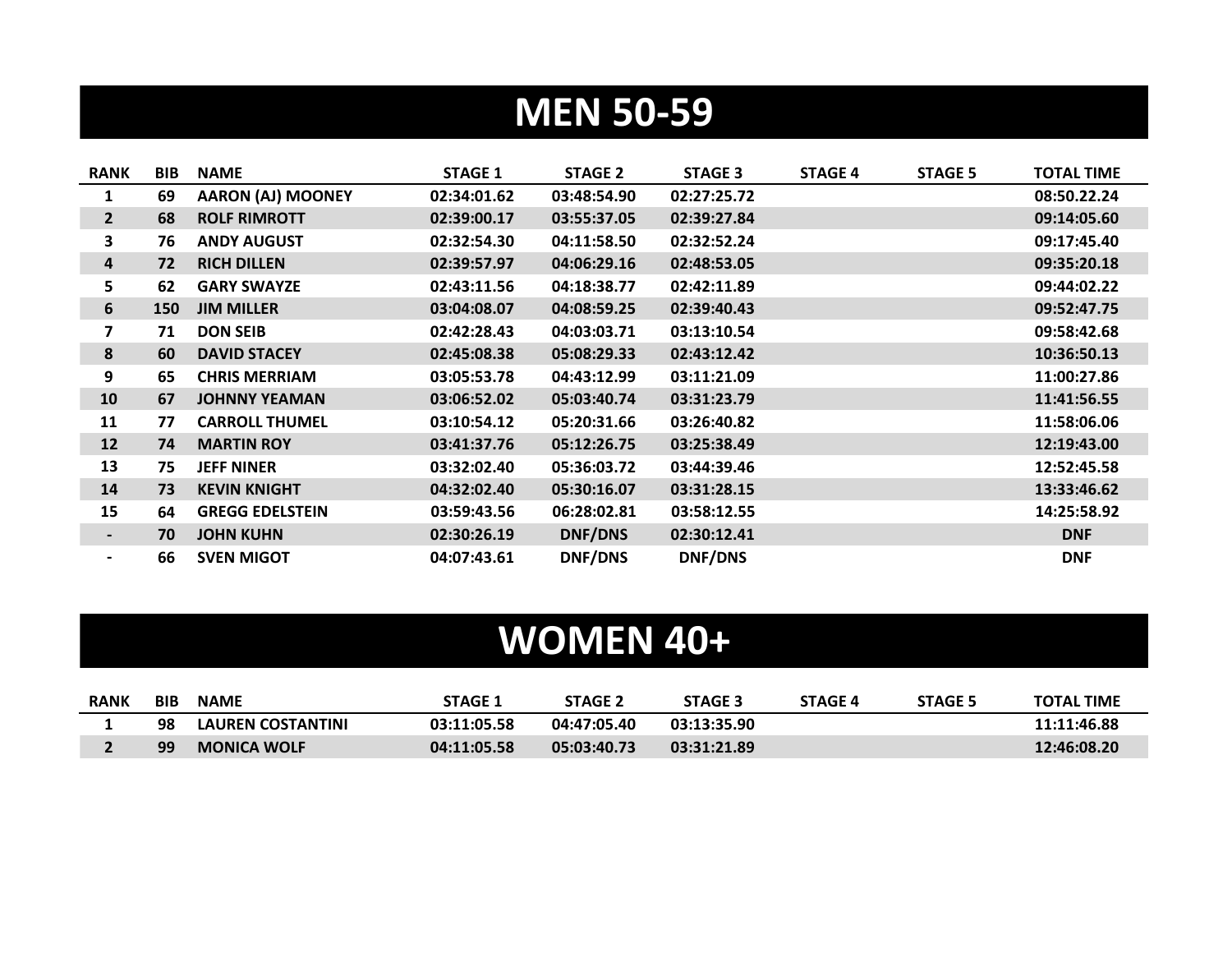### **CLYDESDALE**

| <b>RANK</b> | <b>BIB</b> | <b>NAME</b>         | <b>STAGE 1</b> | <b>STAGE 2</b> | <b>STAGE 3</b> | <b>STAGE 4</b> | <b>STAGE 5</b> | <b>TOTAL TIME</b> |
|-------------|------------|---------------------|----------------|----------------|----------------|----------------|----------------|-------------------|
|             | 91         | <b>TODD HAIG</b>    | 03:34:01.56    | 05:30:49.01    | 03:25:46.49    |                |                | 12:30:37.60       |
|             | 92         | <b>JOHN DURKIN</b>  | 03:43:17.72    | 05:55:22.42    | 03:38:01.79    |                |                | 13:16:41.93       |
|             | 90         | <b>CHRIS BALLAY</b> | 04:18:03.80    | 06:41:31.80    | <b>DNF/DNS</b> |                |                | <b>DNF</b>        |

### **SINGLE SPEED**

| <b>RANK</b> | <b>BIB</b> | <b>NAME</b>            | <b>STAGE 1</b> | STAGE 2     | <b>STAGE 3</b> | <b>STAGE 4</b> | <b>STAGE 5</b> | <b>TOTAL TIME</b> |
|-------------|------------|------------------------|----------------|-------------|----------------|----------------|----------------|-------------------|
| 1           | 83         | <b>MARTIN SCHLEEDE</b> | 02:30:04.81    | 03:36:51.78 | 02:27:57.58    |                |                | 08:34:54.17       |
| $2^{\circ}$ | 87         | <b>ELI ORTH</b>        | 02:38:06.04    | 03:37:23.19 | 02:31:44.57    |                |                | 08:47:13.80       |
| 3           | 86         | <b>JOE WORBOY</b>      | 02:35:39.85    | 03:53:12.27 | 02:30:49.64    |                |                | 08:59:41.76       |
| 4           | 84         | <b>ADIN MAYNARD</b>    | 02:33:13.51    | 03:54:54.75 | 02:40:31.06    |                |                | 09:08:39.32       |
| 5.          | 85         | <b>CHRIS LANE</b>      | 02:33:42.85    | 04:01:35.14 | 02:35:51.33    |                |                | 09:11:09.32       |
| 6           | 88         | <b>KENNY KOCAREK</b>   | 02:39:55.06    | 03:56:00.80 | 02:35:54.48    |                |                | 09:11:50.34       |
| 7           | 41         | <b>JEFFREY BROWN</b>   | 03:05:53.45    | 03:56:33.35 | 02:41:06.24    |                |                | 09:43:33.40       |
| 8           | 81         | <b>JAMES ALLEN</b>     | 02:52:30.30    | 04:13:49.71 | 02:49:41.26    |                |                | 09:56:01.27       |
| 9           | 82         | <b>SCOTT RATH</b>      | 03:02:08.07    | 04:17:53.71 | 03:40:25.61    |                |                | 11:00:27.39       |
| 10          | 80         | <b>DANIEL FAUSEY</b>   | 03:34:29.89    | 04:51:45.40 | 03:04:17.17    |                |                | 11:30:32.46       |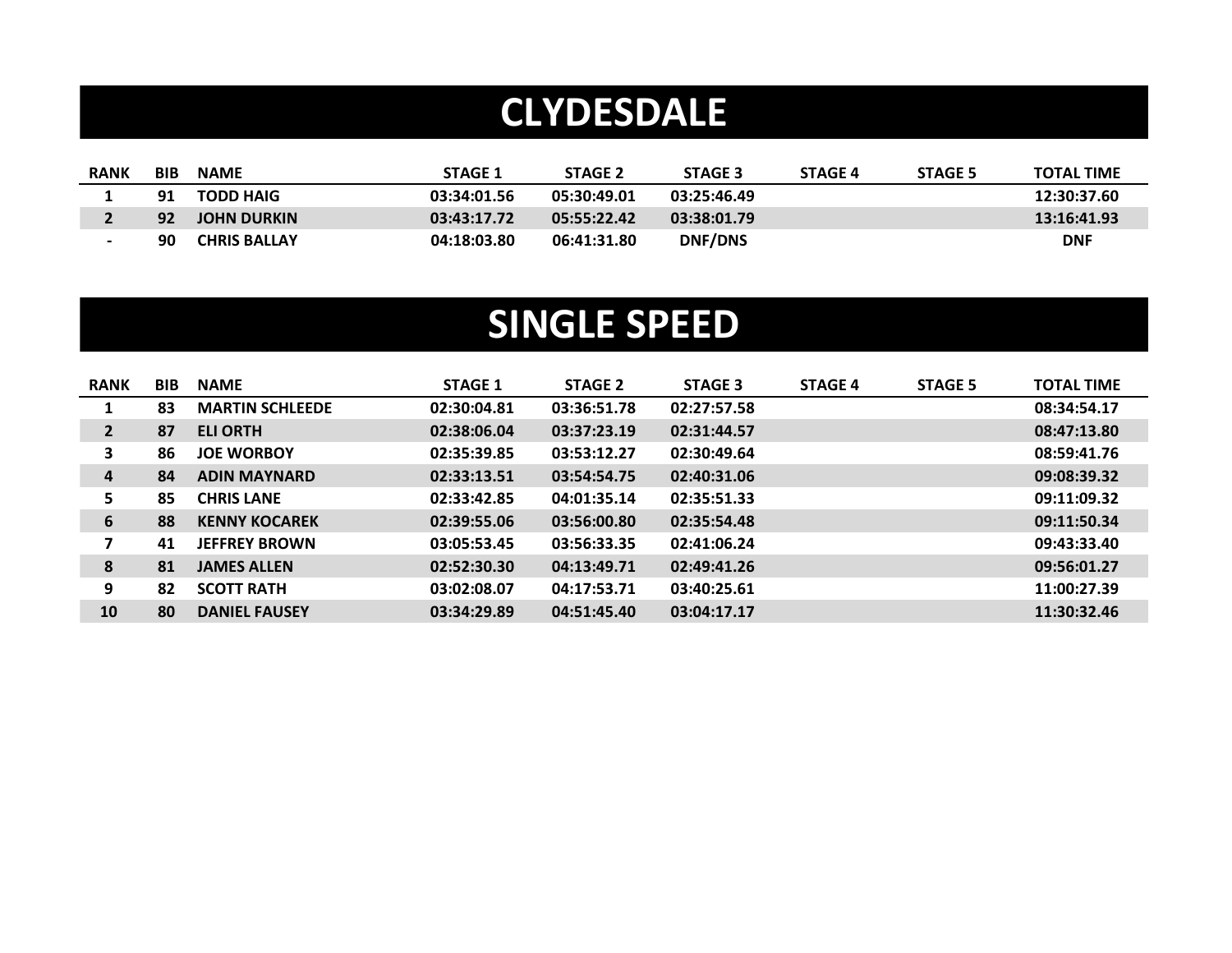# **DUO CO-ED**

| <b>RANK</b>             | <b>BIB</b> | <b>NAME</b>             | <b>STAGE 1</b> | <b>STAGE 2</b> | <b>STAGE 3</b> | <b>STAGE 4</b> | <b>STAGE 5</b> | <b>TOTAL TIME</b> |
|-------------------------|------------|-------------------------|----------------|----------------|----------------|----------------|----------------|-------------------|
| 1                       |            | <b>TEAM TIME</b>        | 02:39:05.78    | 03:50:56.32    | 02:36:35.04    |                |                | 09:06:37.14       |
|                         | 113        | <b>ANTHONY TOOPS</b>    | 02:39:05.83    | 03:50:56.32    | 02:36:35.04    |                |                | 09:06:37.19       |
|                         | 112        | <b>JEN TOOPS</b>        | 02:39:05.78    | 03:52:05.05    | 02:36:42.97    |                |                | 09:07:53.80       |
| $\overline{2}$          |            | <b>TEAM TIME</b>        | 02:40:44.11    | 04:03:19.91    | 02:48:33.27    |                |                | 09:32:37.29       |
|                         | 104        | <b>TRAVIS SAELER</b>    | 02:40:44.11    | 04:03:19.91    | 02:48:33.27    |                |                | 09:32:37.29       |
|                         | 105        | <b>JULIE SAELER</b>     | 02:40:53.33    | 04:03:32.94    | 02:48:43.13    |                |                | 09:33:09.40       |
| 3                       |            | <b>TEAM TIME</b>        | 02:47:07.16    | 04:14:10.21    | 02:44:24.85    |                |                | 09:45:42.22       |
|                         | 103        | <b>JENNIFER MALIK</b>   | 02:47:07.19    | 04:14:10.21    | 02:44:24.85    |                |                | 09:45:42.25       |
|                         | 102        | <b>BOB SOWGA</b>        | 02:47:07.16    | 04:14:10.25    | 02:44:26.25    |                |                | 09:45:43.66       |
| 4                       |            | <b>TEAM TIME</b>        | 03:11:53.21    | 04:15:43.67    | 02:39:38.48    |                |                | 10:07:15.36       |
|                         | 106        | <b>TRISH GRAJCZYK</b>   | 03:11:53.21    | 04:15:43.67    | 02:39:38.48    |                |                | 10:07:15.36       |
|                         | 107        | <b>JUAN GARCIA</b>      | 03:15:01.28    | 04:15:43.79    | 02:39:39.05    |                |                | 10:10:24.12       |
| 5                       |            | <b>TEAM TIME</b>        | 02:59:12.43    | 04:42:30.81    | 03:11:08.23    |                |                | 10:52:51.47       |
|                         | 109        | <b>EMILY HAIRFIELD</b>  | 02:59:12.43    | 04:42:30.81    | 03:11:08.23    |                |                | 10:52:51.47       |
|                         | 108        | <b>GORDON WADSWORTH</b> | 02:59:12.49    | 04:42:30.99    | 03:11:08.84    |                |                | 10:52:52.32       |
| 6                       |            | <b>TEAM TIME</b>        | 03:14:34.33    | 05:29:58.11    | 03:24:20.40    |                |                | 12:08:52.84       |
|                         | 111        | <b>AL WADE</b>          | 03:14:34.33    | 05:31:26.81    | 03:24:20.40    |                |                | 12:10:21.54       |
|                         | <b>110</b> | <b>KRISTEN WADE</b>     | 03:14:41.04    | 05:29:58.11    | 03:24:38.06    |                |                | 12:09:17.21       |
| $\overline{\mathbf{z}}$ |            | <b>TEAM TIME</b>        | 03:13:03.58    | 05:34:52.52    | 03:40:28.59    |                |                | 12:28:24.69       |
|                         | 101        | <b>DAVID LEKSELL</b>    | 03:13:04.02    | 05:34:52.59    | 03:40:29.59    |                |                | 12:28:26.20       |
|                         | 100        | <b>ASHLEY REEFER</b>    | 03:13:03.58    | 05:34:52.52    | 03:40:28.59    |                |                | 12:28:24.69       |